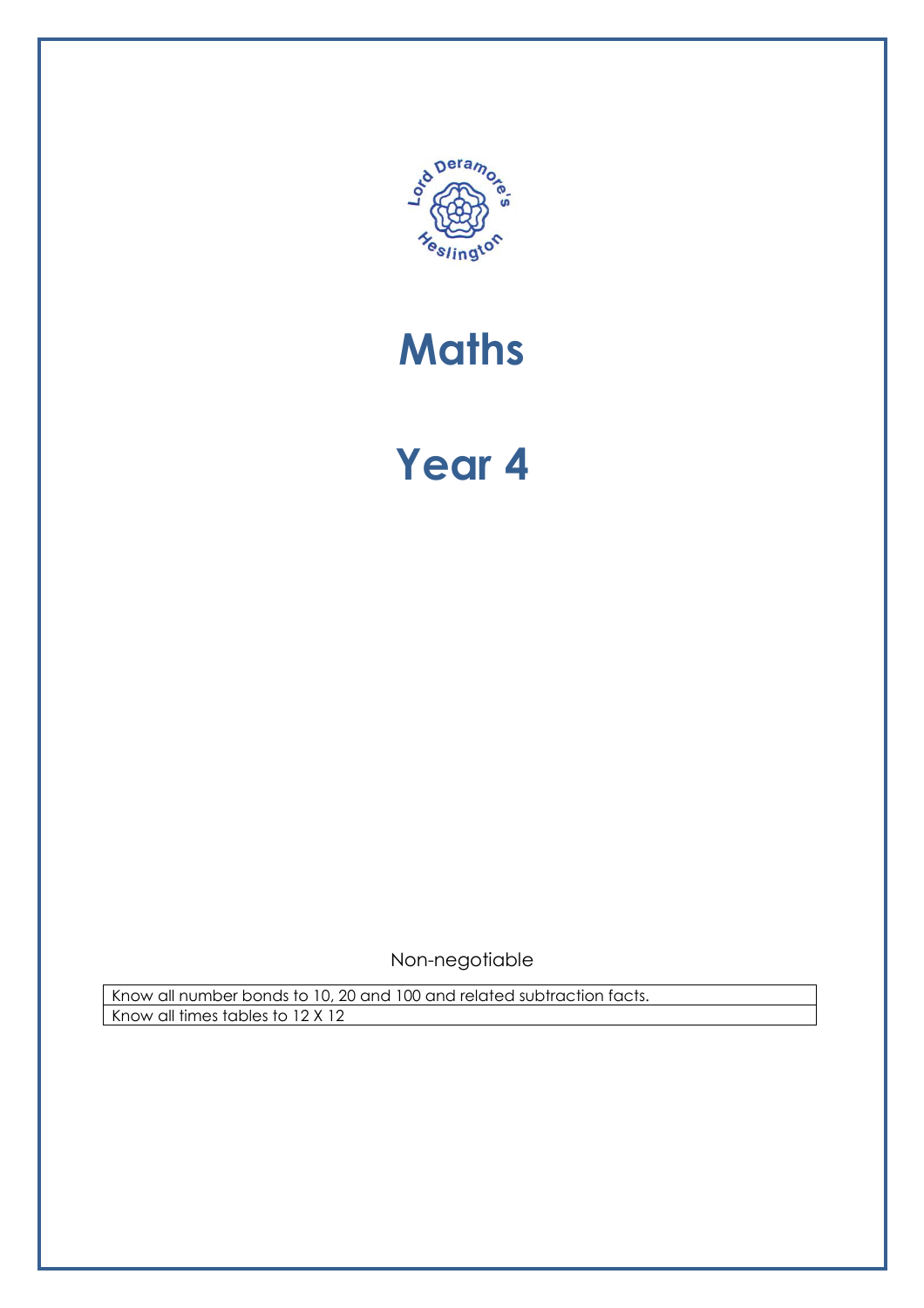Number and place value

| N              | Assessed                                         | <b>Examples</b>                |
|----------------|--------------------------------------------------|--------------------------------|
|                | Count in                                         |                                |
|                | <b>Multiples of 6</b>                            |                                |
|                | <b>Multiples of 7</b>                            |                                |
|                | <b>Multiples of 9</b>                            |                                |
|                | <b>Multiples of 25</b>                           |                                |
|                | Multiples of 1000                                |                                |
| $\sqrt{2}$     | Find 1000 more or less than a given number       |                                |
| $\mathfrak{Z}$ | Count backwards through zero to include          |                                |
|                | negative numbers                                 |                                |
| 4              | Understand the place value of each digit in a    | 3012 - What is the value of 3? |
|                | four-digit number                                | How many tens in 6254?         |
|                |                                                  | What is the 4 worth in 2481?   |
| 5              | Read and write, order and compare numbers        |                                |
|                | beyond 1000                                      |                                |
| 6              | Identify, show and estimate numbers using        |                                |
|                | different representations e.g. measures          |                                |
| 7              | Round any number to the nearest 10, 100 or 1000  |                                |
| 8              | Solve number problems that involve all of the    |                                |
|                | above, using increasingly large positive numbers |                                |
| 9              | Read Roman numerals to 100 (I to C)              |                                |

#### Addition, subtraction, multiplication and division

| A             | <b>Assessed</b>                                                                                                                                           | <b>Examples</b>                                                                                                                               |
|---------------|-----------------------------------------------------------------------------------------------------------------------------------------------------------|-----------------------------------------------------------------------------------------------------------------------------------------------|
|               | Use formal written method of column addition to<br>add numbers with up to 4 digits                                                                        | See route through calculation                                                                                                                 |
| $\mathcal{P}$ | Use formal written method of column subtraction to<br>subtract numbers with up to 4 digits                                                                | See route through calculation<br>Add and subtract numbers<br>mentally including 2 digit<br>numbers                                            |
| 3             | Estimate and use inverse operations to check<br>calculations                                                                                              |                                                                                                                                               |
| 4             | Solve addition and subtraction two-step problems                                                                                                          |                                                                                                                                               |
| 5             | <u>Know multiplication facts up to 12 x 12</u>                                                                                                            |                                                                                                                                               |
| 6             | Use place value and known facts to mentally<br>multiply and divide, including multiplying by 0 and<br>1, dividing by 1 and multiplying 3 numbers together |                                                                                                                                               |
| 7             | Recognise and use factor pairs in mental<br>calculations                                                                                                  | 2 and 3 are a factor pair of 6 as 2<br>$x 3 = 6$<br>4 and 5 are a factor pair of 20 as<br>$4 \times 5 = 20$                                   |
| 8             | Use commutativity in mental calculations                                                                                                                  | $5+12=12+5$ , $7x2=2x7$<br>(Calculations can be done in<br>any order)                                                                         |
| 9             | Use short multiplication to multiply two-digit and<br>three-digit numbers by a one-digit number                                                           | See route through calculation                                                                                                                 |
| 10            | Solve multiplication and addition problems,<br>including using distributive law to multiply two-digit<br>numbers by one-digit numbers                     | Distributive law: $39 \times 7 = 30 \times 7 + 9$<br>$x \overline{7}$<br>Associative law: $(2 \times 3) \times 4 = 2 \times 3$<br>$\times$ 4) |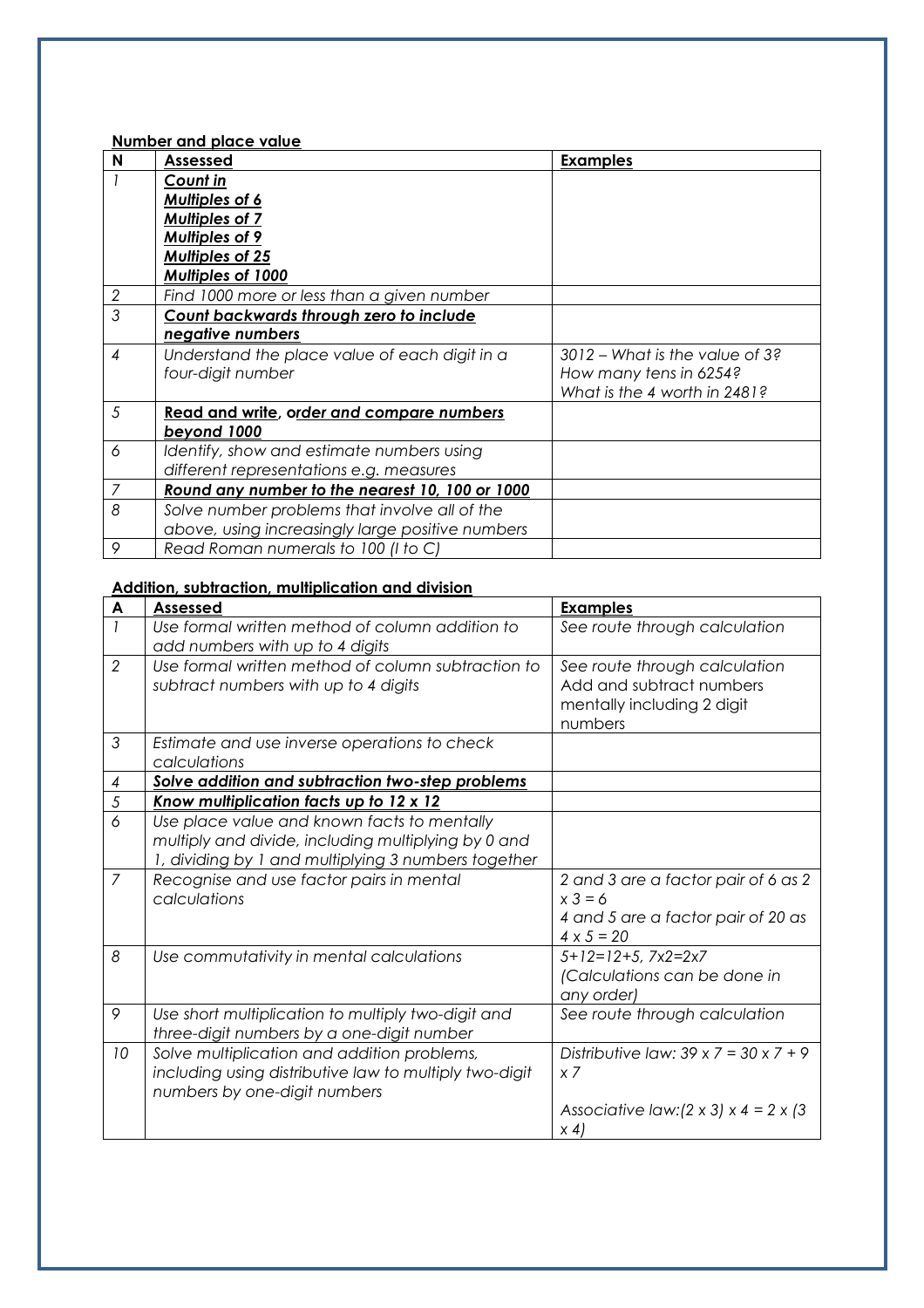| <b>Fractions</b> |                                                   |                                           |
|------------------|---------------------------------------------------|-------------------------------------------|
| F                | <b>Assessed</b>                                   | <b>Examples</b>                           |
| $\overline{1}$   | Recognise and show, using diagrams, families of   | Recognise fractions in their              |
|                  | common equivalent fractions                       | simplest form                             |
| $\sqrt{2}$       | Count up and down in hundredths                   |                                           |
| $\overline{3}$   | Know that hundredths are when you divide by       |                                           |
|                  | 100 and tenths are when you divide by 10          |                                           |
| $\overline{4}$   | Solve problems with harder fractions to calculate | $4/6$ of 24=                              |
|                  | amounts, including where the numerator is         |                                           |
|                  | greater than 1                                    |                                           |
| 5                | Solve problems involving using fractions to       | $3/4$ of $100g =$                         |
|                  | divide quantities, including where the numerator  |                                           |
|                  | is greater than 1                                 |                                           |
| 6                | Add and subtract fractions with the same          | $3/5 - 2/5 =$                             |
|                  | denominator                                       |                                           |
| $\overline{7}$   | Recognise and write decimal equivalents of any    | $4/10 = 0.4$                              |
|                  | number of tenths or hundredths                    | $4/100 = 0.04$                            |
| 8                | Recognise and write decimal equivalents to 1/4,   | $1/4 = 0.25$ , $1/2 = 0.5$ , $3/4 = 0.75$ |
|                  | $1/2$ and $3/4$                                   |                                           |
| 9                | Find the effect of dividing a one or two-digit    | $24 \div 10 = 2.4$                        |
|                  | number by 10 and 100                              | $24 \div 100 = 0.24$                      |
| 10               | Identify the value of the digits in the answer as | 2.4: 2 ones and 4 tenths                  |
|                  | ones, tenths and hundredths                       | 0.24: 0 ones, 2 tenths, 4                 |
|                  |                                                   | hundredths                                |
| 11               | Round decimals with 1dp to the nearest whole      |                                           |
|                  | number                                            |                                           |
| 12               | Compare numbers with the same number of           | 0.35<0.42                                 |
|                  | decimal places up to 2dp                          | Measures context                          |
| 13               | Solve simple measure and money problems           |                                           |
|                  | involving fractions and decimals to 2dp           |                                           |

#### **Measurement**

| M              | <b>Assessed</b>                                                                                                | <b>Examples</b>                                                                                                                                         |
|----------------|----------------------------------------------------------------------------------------------------------------|---------------------------------------------------------------------------------------------------------------------------------------------------------|
|                | <b>Convert between different units of measure</b>                                                              | Use multiplication to convert<br>from larger to smaller units                                                                                           |
| $\overline{2}$ | Measure and calculate the perimeter of<br>rectangles, including squares, in cm and m                           |                                                                                                                                                         |
| 3              | Find the area of rectangles, including squares, by<br>counting squares - linked to arrays in<br>multiplication |                                                                                                                                                         |
| 4              | Estimate different measures, including money in<br>pounds and pence                                            | Estimate the length of a table<br>Estimate the total of a bag of<br>coins                                                                               |
| 5              | Compare different measures, including money in<br>pounds and pence                                             | Table $(45cm)$ > Book $(15cm)$<br>£1.42<£1.54                                                                                                           |
| 6              | Calculate different measures, including money in<br>pounds and pence                                           | $35kg-23kg=$<br>£4.62+25p=                                                                                                                              |
| 7              | Read, write and convert time between analogue<br>and digital 12 and 24-hour clocks                             |                                                                                                                                                         |
| 8              | Solve problems involving converting from hours to<br>minutes, years to months and weeks to days                | 4 hours = $4 \times 60$ minutes = 240<br>mins<br>$3 \text{ years} = 3 \times 12 \text{ months} = 36$<br>months<br>2 weeks = $2 \times 7$ days = 14 days |